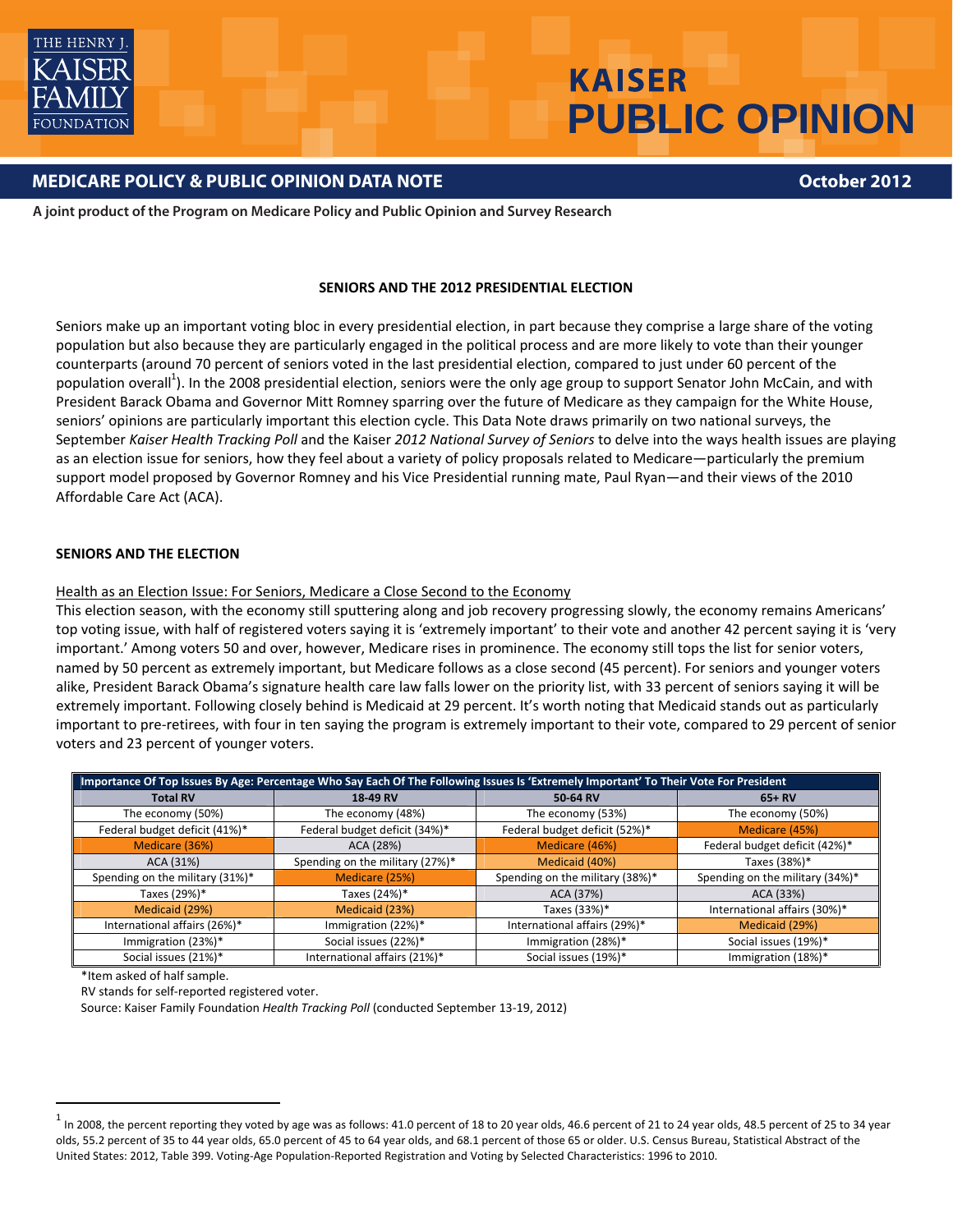Seniors, like the rest of the population, however, vary in their policy priorities depending on whether they see themselves as Democrats or Republicans. So Medicare tops the priority list among seniors who identify as Democrats, with over half (53 percent) saying the issue is extremely important to their vote, followed by the economy (42 percent), Medicaid (41 percent) and the ACA (37 percent). By comparison, the top issue among Republican seniors is the economy (61 percent) while Medicare and the ACA fall behind in a distant second place (36 percent each). For seniors identifying as independent, Medicare ranks highly, near the economy, with almost half saying that the issue is extremely important to their vote.

| Importance Of Top Issues To Seniors By Party: Percentage Of Seniors Who Say Each Of The<br>Following Issues Is 'Extremely Important' To Their Vote For President |                                  |                   |  |  |  |  |
|------------------------------------------------------------------------------------------------------------------------------------------------------------------|----------------------------------|-------------------|--|--|--|--|
| 65+, Dem RV                                                                                                                                                      | $65+$ , Ind RV<br>$65+$ , Rep RV |                   |  |  |  |  |
| Medicare (53%)                                                                                                                                                   | The economy (50%)                | The economy (61%) |  |  |  |  |
| The economy (42%)                                                                                                                                                | Medicare (46%)                   | Medicare (36%)    |  |  |  |  |
| Medicaid (41%)                                                                                                                                                   | Medicaid (27%)                   | ACA (36%)         |  |  |  |  |
| ACA (37%)                                                                                                                                                        | ACA (25%)                        | Medicaid (15%)    |  |  |  |  |

Source: Kaiser Family Foundation *Health Tracking Poll* (conducted September 13‐19, 2012)

#### Who Do Senior Voters Trust to Handle Health Issues?

*Democrats or Republicans?* Seniors are currently roughly divided in terms of which political party they trust to do a better job

handling Medicare, Medicaid and the future of the Affordable Care Act, according to the July *Kaiser Health Tracking Poll2* and the Kaiser *National Senior Survey* conducted in early summer, both conducted prior to Governor Mitt Romney's selection of Representative Paul Ryan as his vice presidential running mate. At least when it comes to Medicare, the parties have been separated only by single digit margins over the past several years, after a decade or so of clear Democratic advantage among seniors.<sup>3</sup> According to the senior survey, 36 percent of senior voters say they trust Democrats to do a better job with Medicare, 33 percent trust Republicans, and 21 percent trust neither party. This question shows a very sharp partisan divide, with 76 percent of seniors who identify as Republican saying they trust Republicans to handle Medicare, and 81 percent of seniors identifying as Democrat saying they trust Democrats on the issue. Self‐identified independent seniors are split in their view of which party they trust, with the

# **Which Party Do Senior Voters Trust to Do a Better Job Handling Medicare?**  Overall, which political party, the Democrats or the Republicans, do you trust to do a better job handling the Medicare



plurality of this group (41 percent) saying they don't trust either party.

| Seniors Split On Which Political Party Trusted To Deal With Health Policy Issues |                 |          |          |         |  |  |  |  |
|----------------------------------------------------------------------------------|-----------------|----------|----------|---------|--|--|--|--|
| Do you trust the Democrats in Congress or the Republicans                        |                 |          |          |         |  |  |  |  |
| in Congress to do a better job with each of the following?                       | <b>Total RV</b> | 18-49 RV | 50-64 RV | $65+RV$ |  |  |  |  |
| Handling the Medicaid program                                                    |                 |          |          |         |  |  |  |  |
| Democrats                                                                        | 37%             | 36%      | 39%      | 37%     |  |  |  |  |
| Republicans                                                                      | 37              | 36       | 37       | 40      |  |  |  |  |
| Dealing with the future of the 2010 health care law                              |                 |          |          |         |  |  |  |  |
| <b>Democrats</b>                                                                 | 37              | 39       | 38       | 33      |  |  |  |  |
| Republicans                                                                      | 34              | 32       | 33       | 41      |  |  |  |  |

Note: Within age group, there are no statistically significant differences in the share who say they trust Democrats and the share who say they trust Republicans (p<0.05). Both (vol.), Neither/Other (vol.), and Don't know/Refused answers not shown. Source: Kaiser Family Foundation *Health Tracking Poll* (conducted July 17‐23, 2012)

Hardly a monolithic group, the trust issue differs somewhat among seniors of different incomes, with lower-income seniors trusting Democrats to handle Medicare more than Republicans, and higher‐income seniors trusting Republicans more than Democrats. Among registered voters with incomes less than 200 percent of the federal poverty level (about \$22,300 a year for an individual), 42

 <sup>2</sup> Kaiser Family Foundation *Health Tracking Poll* (conduced July <sup>17</sup>‐23, 2012), http://www.kff.org/kaiserpolls/8339.cfm

<sup>3</sup> Kaiser Family Foundation, "Whom does the public trust more on health care and Medicare?" October 2012, http://www.kff.org/kaiserpolls/8371.cfm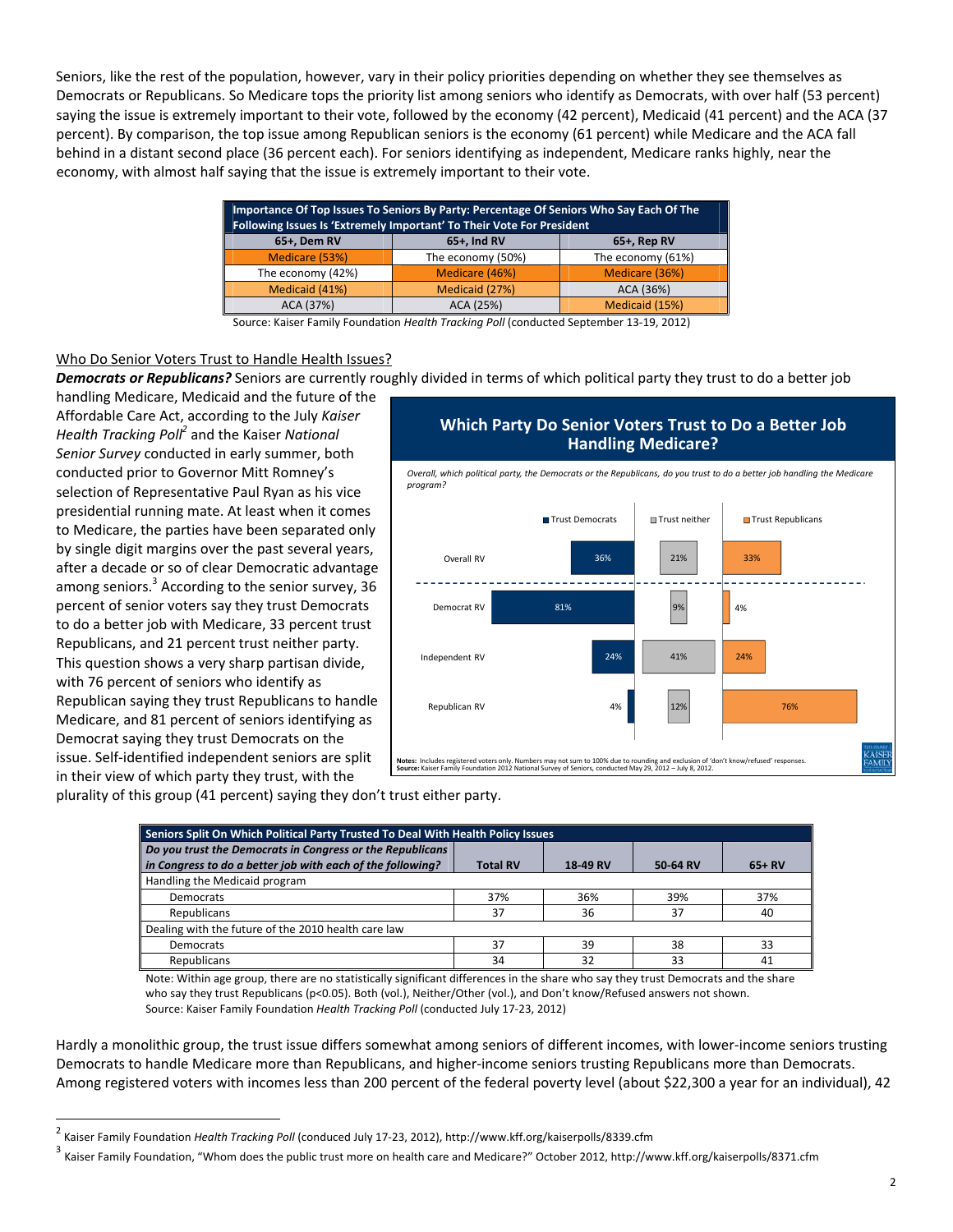percent say they trust Democrats and 23 percent say they trust Republicans (and 21 percent trust neither party more than the other). Among those with incomes of 400 percent or more of the federal poverty level, 45 percent trust Republicans and 32 percent trust Democrats (and 19 percent trust neither more). In the 2008 presidential contest, lower‐income seniors were somewhat more divided in their vote than seniors overall, though still tilted toward Senator John McCain.

*President Obama or Governor Romney?* According to the September Kaiser *Health Tracking Poll*, seniors are divided on which presidential candidate they trust to handle health issues, even as the public as a whole gives the edge to President Obama. Among those voters aged 65 and up—generally a more politically conservative group in modern politics $^4-$ 44 percent currently say they trust President Obama more with the future of Medicare and 41 percent trust Governor Romney. A recent analysis of the views of seniors in all the public polls released this year found that seniors were either divided between the two candidates when it came to trust on Medicare, or were tilting toward Governor Romney.<sup>5</sup>

Beneath this roughly even split on Medicare in the September survey is a divide among seniors that resembles the partisan gap among the general public as a whole. The large majority of Democratic seniors choose President Obama (89 percent), the large majority of Republican seniors choose Governor Romney (83 percent), and independents give the advantage to Governor Romney 49 percent to 31 percent. Views on which candidate would do a better job determining the future of Medicaid or the ACA follow a similar pattern along partisan lines.

| Seniors Split On Which Candidate Trusted To Deal With Health Policy Issues |                 |          |          |         |                  |       |        |  |
|----------------------------------------------------------------------------|-----------------|----------|----------|---------|------------------|-------|--------|--|
| Which presidential candidate, Barack Obama or Mitt                         |                 |          |          |         | RV Seniors (65+) |       |        |  |
| Romney, do you trust to do a better job with each of the                   |                 |          |          |         |                  |       |        |  |
| following?                                                                 | <b>Total RV</b> | 18-49 RV | 50-64 RV | $65+RV$ | Dem              | Ind   | Rep    |  |
| Determining the future of the Medicare program                             |                 |          |          |         |                  |       |        |  |
| Barack Obama                                                               | $52%$ *         | 55%*     | 52%*     | 44%     | 89%*             | 31%*  | $4%$ * |  |
| Mitt Romney                                                                | 35              | 32       | 35       | 41      | 4                | 49    | 83     |  |
| Determining the future of the Medicaid program                             |                 |          |          |         |                  |       |        |  |
| Barack Obama                                                               | $53*$           | $56*$    | $56*$    | 44      | $87*$            | $27*$ | $6*$   |  |
| Mitt Romney                                                                | 33              | 30       | 34       | 37      | 4                | 49    | 72     |  |
| Determining the future of the 2010 health care law                         |                 |          |          |         |                  |       |        |  |
| Barack Obama                                                               | $53*$           | $55*$    | $56*$    | 43      | 86*              | $29*$ | 5*     |  |
| Mitt Romney                                                                | 35              | 34       | 33       | 40      | 4                | 51    | 76     |  |

\* Indicates statistically significant difference within age or party category in the share who say they trust Barack Obama and the share who say they trust Mitt Romney (p<0.05). Both (vol.), Neither/Other (vol.), and Don't know/Refused answers not shown. Source: Kaiser Family Foundation *Health Tracking Poll* (conducted September 13‐19, 2012)

#### How Familiar Do Seniors Feel with the Candidates' Plans for Medicare

Currently, senior voters are no more likely than the non‐elderly to say they feel familiar with each presidential nominee's proposed

plans for the Medicare program, though a larger share say they have a sense of the incumbent president's plan than say the same of the Republican challenger, perhaps because some of President Obama's plans for Medicare are specified in the Affordable Care Act. Almost three quarters of senior voters (73 percent) say they feel at least somewhat familiar with President Obama's plans for the program, compared to about half of seniors who say they are familiar with Governor Romney's plans for Medicare (54 percent). Republican seniors (71 percent) are more likely than Democrats (44 percent) or

| Larger Share Familiar With President Obama's Plan For Medicare |                 |               |                       |     |     |  |  |  |
|----------------------------------------------------------------|-----------------|---------------|-----------------------|-----|-----|--|--|--|
| How familiar are you with [Mitt                                |                 |               | <b>RV Seniors 65+</b> |     |     |  |  |  |
| Romney's/Barack Obama's] plans for                             |                 |               |                       |     |     |  |  |  |
| the Medicare program?                                          | <b>RV 18-64</b> | <b>RV 65+</b> | Dem                   | Ind | Rep |  |  |  |
| Obama's plan for Medicare                                      |                 |               |                       |     |     |  |  |  |
| Very familiar                                                  | 26%             | 28%           | 36%                   | 25% | 23% |  |  |  |
| Somewhat familiar                                              | 46              | 45            | 40                    | 55  | 44  |  |  |  |
| Not too familiar                                               | 17              | 12            | 14                    | 9   | 12  |  |  |  |
| Not at all familiar                                            | 9               | 12            | 11                    | 8   | 14  |  |  |  |
| Romney's plan for Medicare                                     |                 |               |                       |     |     |  |  |  |
| Very familiar                                                  | 13%             | 14%           | 11%                   | 11% | 21% |  |  |  |
| Somewhat familiar                                              | 38              | 40            | 33                    | 42  | 50  |  |  |  |
| Not too familiar                                               | 23              | 22            | 21                    | 27  | 20  |  |  |  |
| Not at all familiar                                            | 25              | 23            | 34                    | 18  | 9   |  |  |  |

Note: Don't know/Refused answers not shown.

Source: Kaiser Family Foundation *Health Tracking Poll* (conducted September 13‐19, 2012)

independents (53 percent) to say they have some idea of the direction the former Massachusetts governor would go with Medicare.

 <sup>4</sup> According to the September Kaiser *Health Tracking Poll*, <sup>42</sup> percent of seniors identify as politically conservative, compared to <sup>32</sup> percent of <sup>18</sup> to <sup>64</sup> year olds. Also see Pew Research Center For The People & The Press, "Trends in American Values: 1987‐2012, Partisan Polarization Surges in Bush, Obama Years," June 2012, http://www.people-press.org/2012/06/04/partisan-polarization-surges-in-bush-obama-years/<br><sup>5</sup> Kaiser Family Foundation, "Whom does the public trust more on health care and Medicare?" October 2012, http://www.kff.org/kaiserp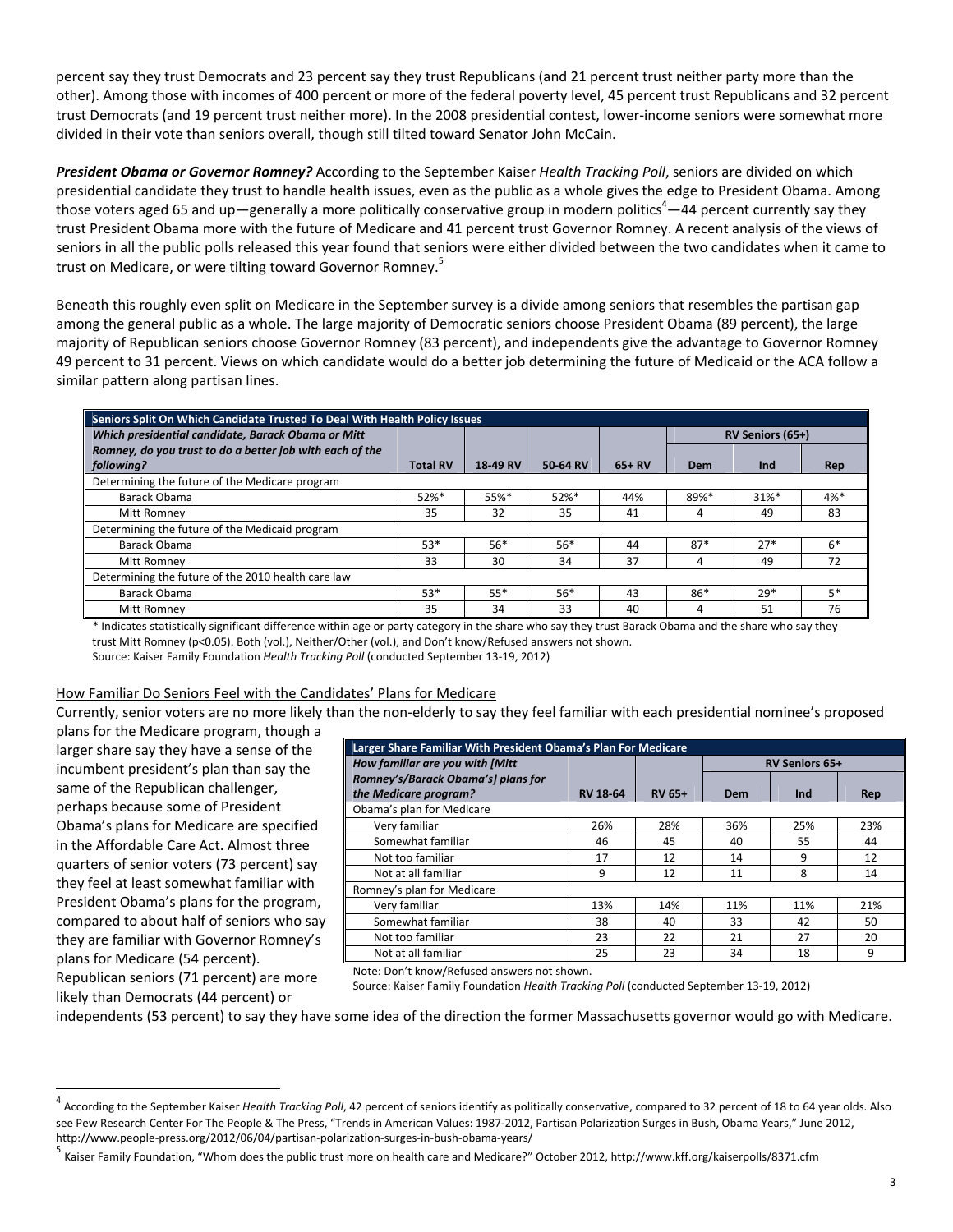#### **SENIORS AND MEDICARE**

#### Seniors' Views of 'Premium Support'

The Medicare proposal that has gained the most attention through the course of the campaign is Governor Romney's proposal to transform Medicare into a premium support program, rather than the defined benefit program it is now. In a premium support model, seniors are provided a fixed amount of money that could be applied toward the cost of health insurance purchased either from private insurers or the traditional Medicare program. This proposal has spurred debate between those interested in preserving the current defined benefit structure of Medicare and those who are interested in introducing greater private plan competition to Medicare. Though some proposals to convert Medicare to a premium support‐style system would not affect current beneficiaries, discussions about changing the structure of the program still raise concerns among seniors today.

As of mid‐September, two‐thirds (65 percent) of seniors say they would prefer that Medicare stay as it is today, while 24 percent think it should be changed to a defined contribution (or premium support) system. This finding shows some partisan divide among seniors between Republicans and Democrats, but substantially less than on other health issues. Majorities of Democrats (75 percent), independents (66 percent), and Republicans (more narrowly at 52 percent) favor keeping Medicare's current system rather than changing the program to a premium support‐style system.

| Divisions Over Premium Support Proposal, By Party ID And Age                                                                                                                                                               |           |           |           |     |                  |     |
|----------------------------------------------------------------------------------------------------------------------------------------------------------------------------------------------------------------------------|-----------|-----------|-----------|-----|------------------|-----|
| Which of these two descriptions comes closer to your view of what Medicare should                                                                                                                                          |           | 50-64     | $65+$     |     | RV Seniors (65+) |     |
| look like in the future?                                                                                                                                                                                                   | <b>RV</b> | <b>RV</b> | <b>RV</b> | Dem | Ind              | Rep |
| Medicare should continue as it is today, with the government guaranteeing all seniors<br>the same set of health insurance benefits                                                                                         | 49%       | 65%       | 65%       | 75% | 66%              | 52% |
| Medicare should be changed to a system in which the government guarantees each<br>senior a fixed amount of money to help them purchase coverage either from traditional<br>Medicare or from a list of private health plans | 46        |           | 24        |     |                  | 37  |

Note: Other (vol.) and Don't know/Refused answers not shown.

Source: Kaiser Family Foundation *Health Tracking Poll* (conducted September 13‐19, 2012)

The *National Survey of Seniors* also asked seniors what Medicare should look like in the future, and finds majority support for the status quo and similar patterns in partisanship (although, support for the current system is even greater in the senior survey ‐ 74 percent favor keeping Medicare as is, compared to 16 percent who favor changing). Due to the large sample size of seniors in this survey, it is also possible to examine responses among a larger variety of subgroups. By doing so we find that across key demographic groups, including senior men and women, seniors living in urban and rural areas, seniors in different age groups, and seniors in Medicare Advantage and other types of supplemental coverage (as well as those with no supplemental coverage), there is widespread agreement on this question, with a clear majority of seniors expressing support for keeping Medicare the way it is today. The September tracking survey suggests one reason, beyond the natural human resistance to change, for seniors' lukewarm response to premium support: a large majority of senior voters (78 percent) say the current program is working well.

## Seniors' Views of Reductions in Medicare Spending & the Deficit

The federal budget deficit is one of voters' top concerns and will continue to be an important topic as the possibility of sequestration approaches, the process in which automatic spending cuts take effect in 2013 in order to reduce the deficit. Given that Medicare makes up a large share of the national budget, and that its costs continue to grow, changes or cuts to Medicare are often brought up as a way to address the deficit. However, seniors are largely opposed to the idea of cutting Medicare in the name of deficit reduction (66 percent opposed). Only the idea of cutting Social Security garners more opposition. Consistent with this view, a majority of seniors believe that such cuts are not needed to be successful at deficit reduction: 61 percent say policymakers can reduce the deficit without cutting Medicare spending, contrary to

## **Seniors' Views of Federal Spending Reductions in Various Areas to Reduce the Federal Budget Deficit**

In order to reduce the federal budget deficit, Congress is considering reducing federal spending in certain areas. Do you support major spending reductions, minor spending reductions, or no reductions at all in \_\_\_\_\_ as a way to reduce *the federal deficit?*



the views of many policy experts. Just over half of seniors are opposed to cuts to Medicaid (52 percent).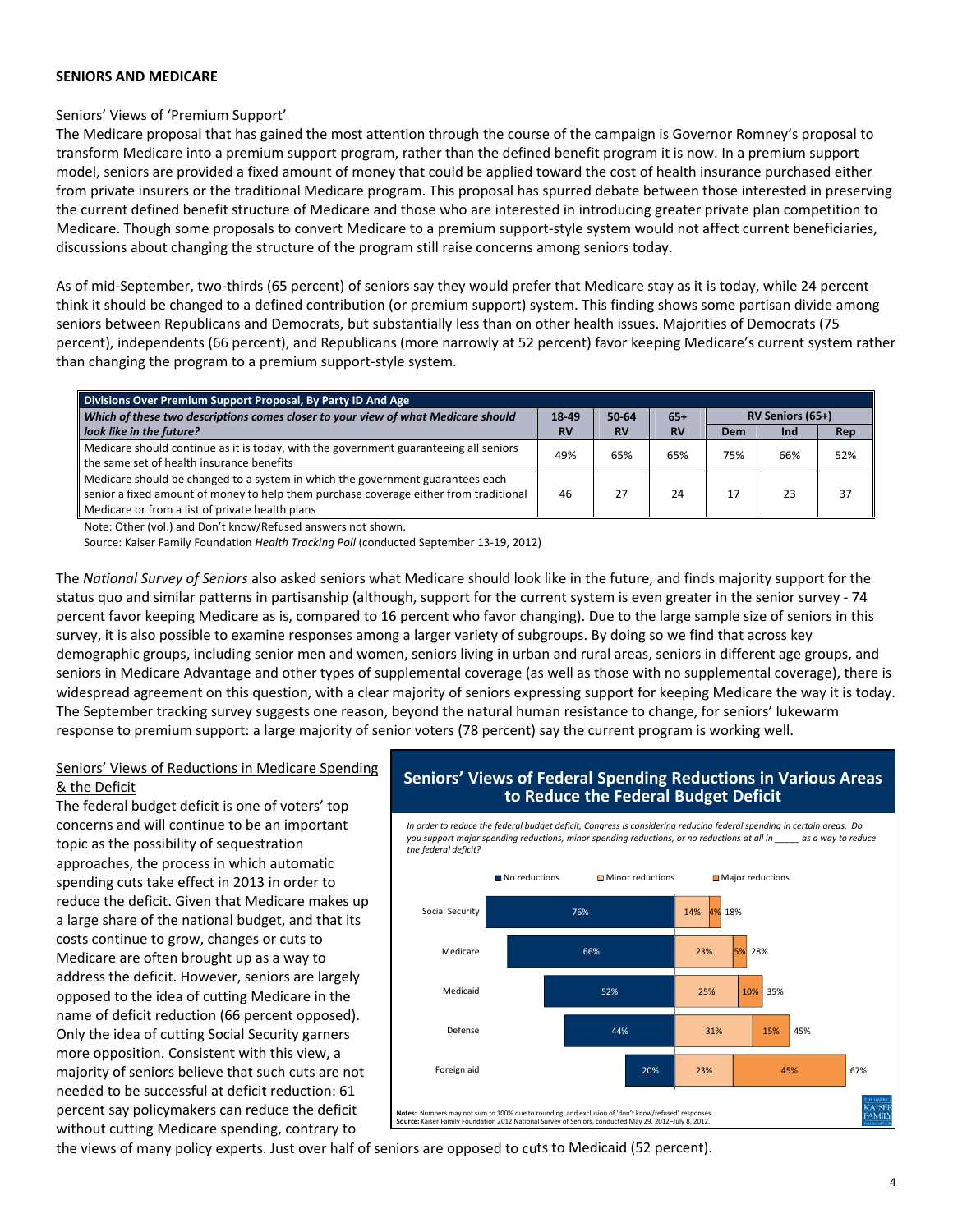Senior are undecided on who would be the right person or group to make decisions on how to cut spending for the program, with none of the eight people or groups mentioned gaining majority of support from senior voters in the September *Health Tracking Poll*. About half of seniors say they trust each of the following groups at least "a fair amount" to find the best ways to reduce Medicare spending: "an independent panel of full-time experts appointed by the president and confirmed by the Senate,"<sup>6</sup> President Obama, the federal agency that now runs Medicare, and Governor Romney. The vice presidential candidates fall lower on the list, with about four in ten saying they trust each of them to keep the program sustainable. Congress and insurance companies round out the bottom of the list with about three in ten seniors saying they trust their judgment on Medicare's future finances.

| Who Do Senior Voters Trust To Make Decisions About Medicare Spending Reductions?                                       |                 |          |  |  |  |
|------------------------------------------------------------------------------------------------------------------------|-----------------|----------|--|--|--|
| Percent who trust each of the following a great deal or fair amount to find the best ways to reduce Medicare spending: | <b>RV 18-64</b> | $RV 65+$ |  |  |  |
| President Barack Obama                                                                                                 | 55%             | 48%      |  |  |  |
| An independent panel of full-time experts appointed by the president and confirmed by the Senate                       | 57              | 50       |  |  |  |
| The federal agency that now runs Medicare                                                                              | 42              | 49       |  |  |  |
| <b>Governor Mitt Romney</b>                                                                                            | 39              | 47       |  |  |  |
| Vice President Joe Biden                                                                                               | 42              | 39       |  |  |  |
| Vice Presidential candidate Paul Ryan                                                                                  | 37              | 43       |  |  |  |
| Congress                                                                                                               | 32              | 30       |  |  |  |
| Private health insurance companies                                                                                     | 28              | 28       |  |  |  |

Source: Kaiser Family Foundation *Health Tracking Poll* (conducted September 13‐19, 2012)

#### Seniors' Views of Other Possible Changes to Medicare

Moving past the November election, Medicare reform options are expected to be on the federal policy agenda in 2013 in the face of

rising deficits and the threat of sequestration. Despite resistance to Medicare spending cuts, most senior voters (63 percent) believe that some sorts of changes need to be made to Medicare to keep it sustainable. In the senior survey, seniors weigh in on a number of proposals that have been floated in order to help keep Medicare financially sound in the future. The most popular option, which is favored strongly or somewhat by 78 percent of seniors, is allowing the federal government to negotiate with drug companies to try to get a lower price for prescription drugs under Medicare. Two other options are favored by a majority of seniors: increasing Medicare premiums for wealthier seniors was favored by 57 percent of seniors, and increasing Medicare's eligibility age from 65 to 67 was favored by 56 percent of seniors. (As an aside, while Medicare already charges higher‐income beneficiaries higher premium for Part B and Part D coverage, only 14 percent of seniors overall correctly report that



wealthier seniors currently pay higher Medicare premiums, while 55 percent say they do not pay higher premiums and 31 percent say they don't know. Seniors who favor charging higher premiums to higher-income people on Medicare are no more or less likely to correctly report that Medicare already does this than those who do not support this proposal.)

Among Medicare reform proposals that do not garner majority support among seniors overall, a minority of seniors say they favor requiring all seniors to pay a larger share of Medicare costs out of their own pocket (16 percent), turning Medicare into a program that only serves low‐income seniors instead of all seniors (21 percent), or increasing Medicare premiums for all seniors (32 percent), while just under half of seniors say they favor increasing the payroll tax workers and employers pay to help fund Medicare (45 percent). Some subgroups of seniors express greater support for these options than seniors overall. In particular, increasing the payroll tax (that only those seniors who are still employed would actually have to pay) is favored by at least half of black seniors (53

 $^6$  This item is intended to describe the basic setup of a body like the current Independent Payment Advisory Board, or IPAB. For more on this topic, see "The Independent Payment Advisory Board: A New Approach to Controlling Medicare Spending", Kaiser Family Foundation, April 2011,

http://www.kff.org/medicare/8150.cfm<br><sup>7</sup> Medicare beneficiaries with annual incomes greater than \$85,000/individual or \$170,000/couple pay higher monthly premiums for Part B and Part D.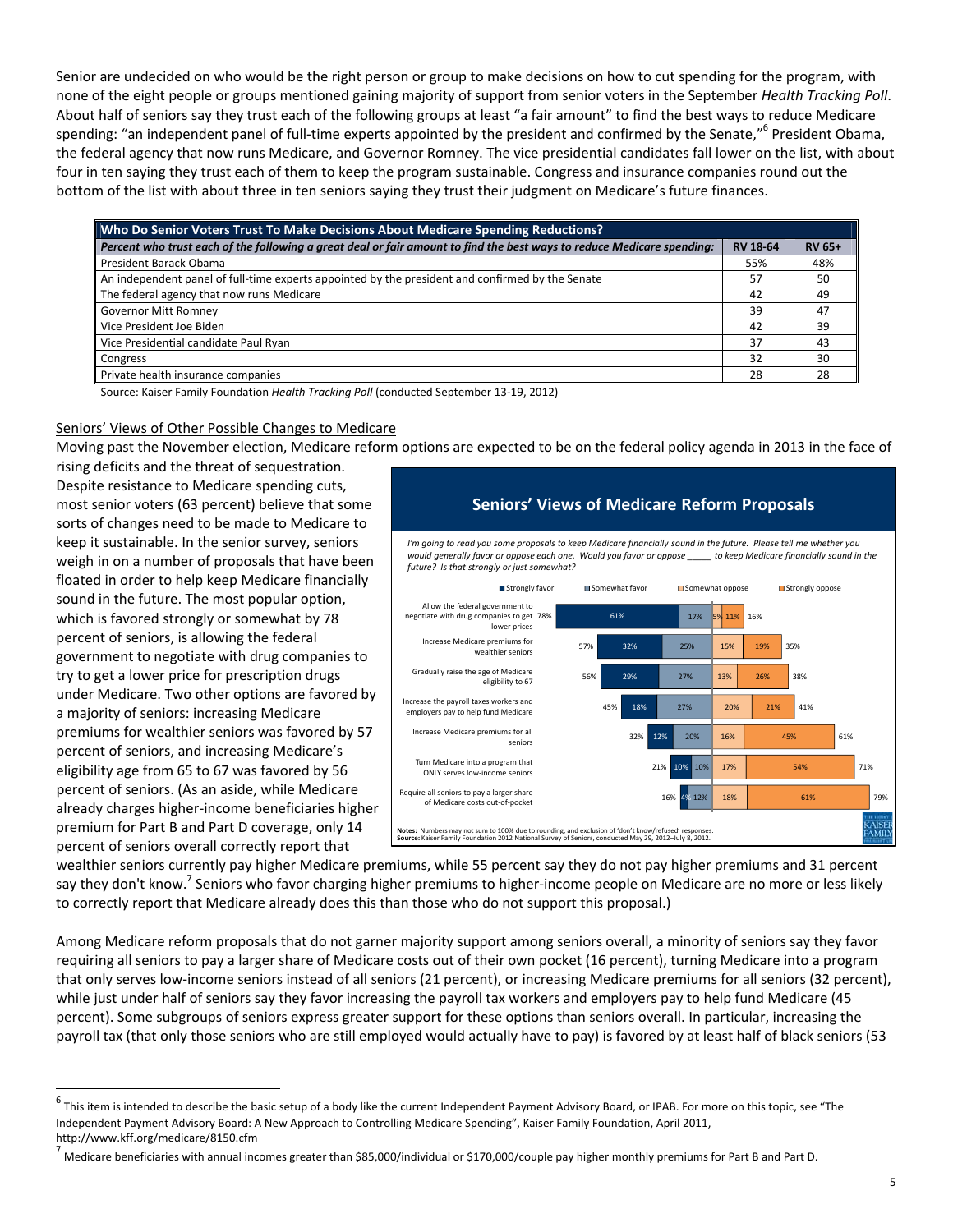percent), senior men (51 percent), and Democrats and independents (51 percent and 50 percent, respectively). Conversely, this option attracts less support among rural seniors (37 percent), Hispanic seniors (37 percent), and Republicans (38 percent).

#### Priorities for Medicare Improvement

Despite all the debate about changing the Medicare program and its impact on the federal budget deficit, there are still notable gaps

within the current benefit package. In the *National Survey of Seniors*, seniors prioritize the following three possible improvements that would help address these gaps: 1) improving coverage of long‐ term care services; 2) adding coverage of vision, dental, and hearing services; or 3) adding an annual out‐of‐pocket spending limit. The most popular choice is improving coverage of long‐term care services, with 37 percent of seniors supporting this change, followed by 30 percent wanting to improve Medicare by adding coverage of vision, dental, and hearing services, and 22 percent wanting to improve Medicare by adding an annual out‐of‐pocket spending limit. This ranking may reflect seniors' expectations of the cost burden in each area—most seniors may not feel a strong need for an out‐of‐pocket spending limit because they have some form of supplemental coverage to help cover their Medicare cost‐sharing requirements, but many may be aware of the high cost of long‐term care



services and supports and only a small share of people have coverage for long-term care. Moreover, by definition only a small share would benefit from catastrophic coverage protection in any given year, so many seniors might not consider themselves at great risk of needing this benefit.

At the same time, the *National Survey of Seniors* shows that knowledge of current Medicare coverage policy with respect to long‐ term care is lacking. Most seniors either think that Medicare currently pays for long-term care services (31 percent) or aren't sure whether it does (28 percent). Four in ten correctly think the program does not pay for long-term care services, a level of familiarity that has not changed appreciably in the past decade.<sup>8</sup> It may be worth noting here that while most seniors do not report that they currently need help performing activities of daily living (either basic tasks such as eating, dressing, or getting around the house, or functional tasks such as doing everyday chores, managing medications, or shopping), nearly six in ten (59 percent) of those who do need such help say they receive it from someone who is not paid to provide it, while only three in ten (31 percent) say their helper is paid (6 percent report receiving both paid and unpaid help). For those who are unaware that Medicare does not cover long‐term care services and support and who ultimately need such help in the future—the likelihood of which increases with age $^9$ —the fact that Medicare does not provide coverage of long‐term services and supports might be a rude awakening.

 $^8$  In a 2003 Kaiser survey, 32 percent of seniors said Medicare pays for the cost of extended long-term care and 45 percent said it does not Kaiser Family Foundation/Harvard School of Public Health "National Survey of the Public's Views on Medicare," available at http://www.kff.org/medicare/20030619a‐index.cfm (accessed on August 24, 2012).<br><sup>9</sup> In the *National Survey of Seniors*, 11 percent of seniors ages 65 to 74 reported functional impairments, compared with 18 percent of seniors ages 75 to 84 and 31

percent of seniors ages 85 and over.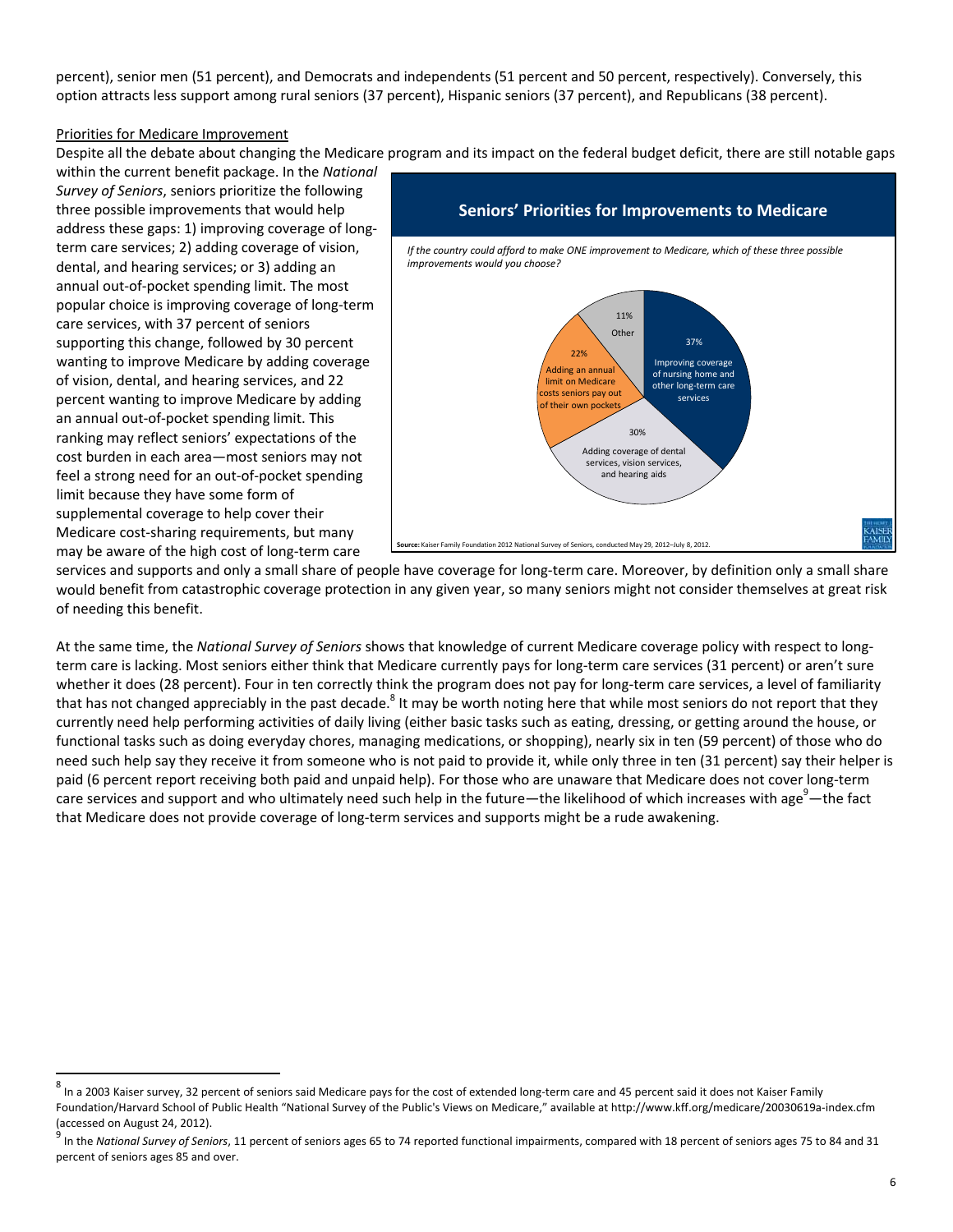#### **SENIORS' VIEWS OF THE ACA**

Just as the Republican candidates have to deal with seniors' reservations about making changes to the Medicare program, the Democratic ticket has to deal with perceptions of how the 2010 health care law is impacting seniors and the Medicare program. Among seniors, unfavorable views of the Affordable Care Act have outstripped favorable ones in all but two months since the law's passage. As of mid‐September, 45 percent of senior voters report holding unfavorable views of the law, while 38 percent have favorable views and 17 percent do not have an opinion. Seniors are also divided, and tilt somewhat more negative than their younger compatriots, in their opinion of the law's impact on Medicare, with 38 percent saying the program will be worse off under the ACA compared to 31 percent that say it will be better off and 17 percent that do not anticipate there will be a difference. Similarly, 32 percent of voters 65 or older say seniors will be better off under health reform, while 40 percent say they will be worse off.

Though the ACA contains a number of provisions relevant to seniors, there is limited familiarity with many of them, and some of the misperceptions of the law—such as the idea of "death panels"—remain in wide circulation. For example, only half of voters—and 45 percent of seniors—are aware the law gradually closes the Medicare prescription drug "doughnut hole". Roughly three in ten are aware that the law provides a bonus to Medicare primary care physicians working in underserved areas, and slightly more recognize that additional no‐cost preventive care services have been made available to beneficiaries. When it comes to less popular provisions of the law, such as the increase in the Medicare payroll tax for high earners and the increase in premium costs for wealthier beneficiaries, between three and four in ten report knowing of each.

| Awareness Of Medicare-Related Provisions Of ACA                                               |     |               |
|-----------------------------------------------------------------------------------------------|-----|---------------|
| Percent who are aware the law does each of the following:                                     |     | <b>RV 65+</b> |
| Increase premiums for higher income people on Medicare                                        | 50% | 41%           |
| Gradually close the Medicare "doughnut hole"                                                  | 49  | -45           |
| Increase Medicare payroll tax on upper income Americans                                       | 47  | 32            |
| Reduce Medicare payments to private plans, also known as Medicare Advantage plans             | 42  | 32            |
| Create an expert panel to recommend ways to reduce Medicare spending if costs grow to rapidly | 42  | 37            |
| Eliminate costs for preventive services under Medicare                                        | 40  | 39            |
| Provide a bonus to Medicare primary care physicians                                           | 32  | 30            |

Source: Kaiser Family Foundation *Health Tracking Poll* (conducted September 13‐19, 2012)

Two and a half years after the law's passage, six in ten senior voters, and the same share of voters overall, either believe that the health care law establishes a government panel to make decisions about end‐of‐life care for Medicare beneficiaries (31 percent) or are not sure whether or not this is a provision of the ACA (29 percent). Two in three seniors say the law cuts benefits for people in the traditional Medicare program. In fact, there are no actual cuts in benefits for beneficiaries in the traditional Medicare program, though those enrolled in Medicare Advantage plans may see fewer supplemental benefits once reimbursements to those plans are reduced.

| <b>All RV</b> | <b>RV 65+</b> |
|---------------|---------------|
| 58%           | 65%           |
| 60            | 60            |
|               |               |

Source: Kaiser Family Foundation *Health Tracking Poll* (conducted September 13‐19, 2012)